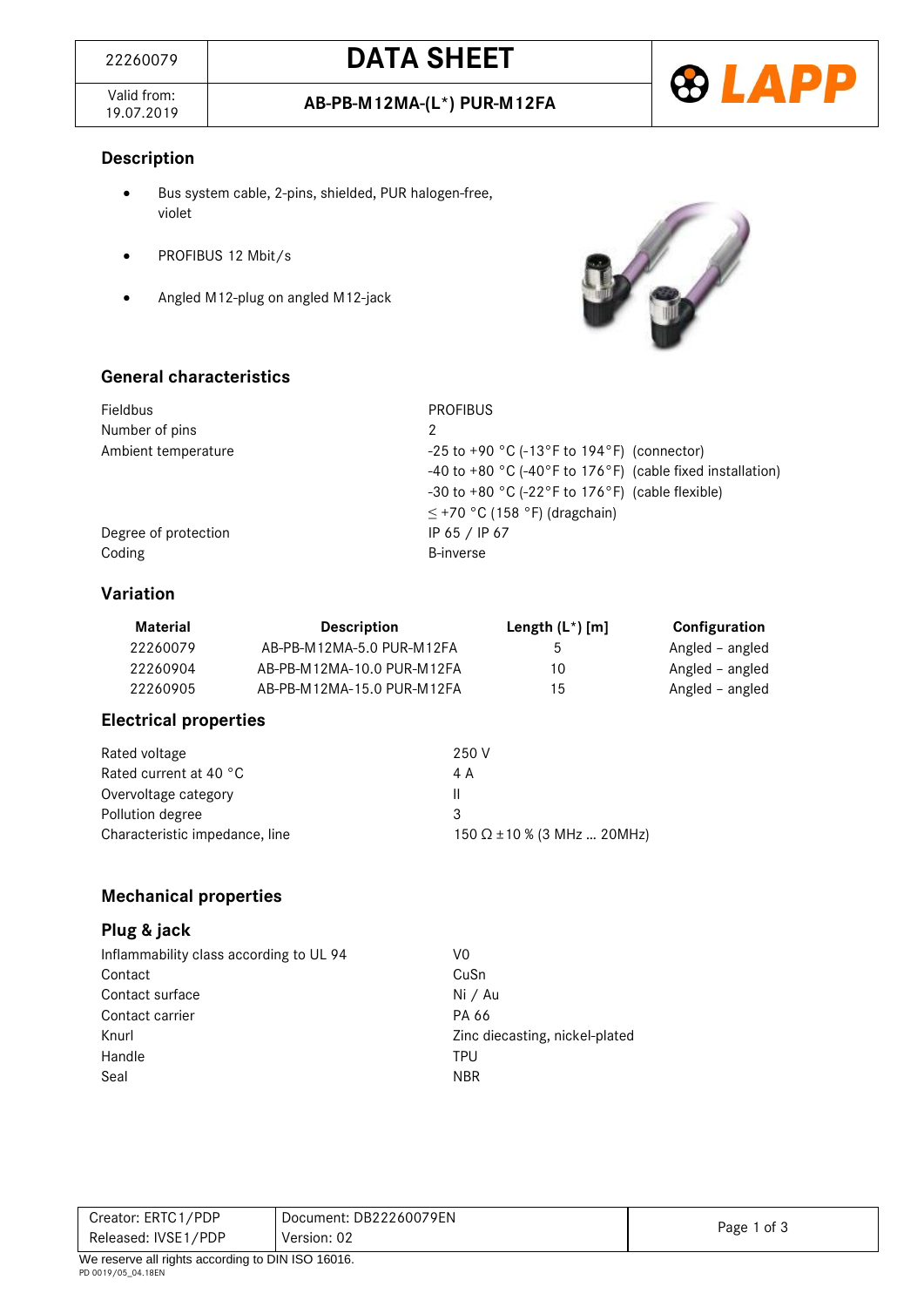# <sup>22260079</sup> **DATA SHEET**

Valid from:<br>19.07.2019



#### **Line**

Cable construction<br>Conductor diameter including isolation<br>2.55 mm ±0.07 mm Conductor diameter including isolation Cable outer diameter 7.8 mm  $\pm$ 0.2 mm Core identification and the core identification and the core identification and the core identification and the core in the core in the core in the core in the core in the core in the core in the core in the core in the co Sheath colour and a state of Violet, similar to RAL 4001 Bending radius 80 mm Number of bending cycle 5000000 Traveling distance and the 4,5 m Travel speed 3 m/s Acceleration  $3 \text{ m/s}^2$ Cable weight **90 kg/km** Outer coating, material example of the PUR Wire insulation, material example of the Foam-Skin PP Flame resistance UL 1581, Sec. 1060 (FT-1)

Shielding **Plastic Laminated alufoil, braid of tinned copper wires** Plastic Laminated alufoil, braid of tinned copper wires IEC 60332-1-2 Halogen-free **and Exercise 20** acc. to DIN VDE 0472 Teil 815 acc. to IEC 60754-1

## **Technical drawing**



M12-plug, 5-pins, B-coded M12-jack, 5-pins, B-coded



M12-plug, angled, shielded M12-jack, angled, shielded





| Creator: ERTC1/PDP  | Document: DB22260079EN |             |
|---------------------|------------------------|-------------|
| Released: IVSE1/PDP | Version: 02            | Page 2 of 3 |